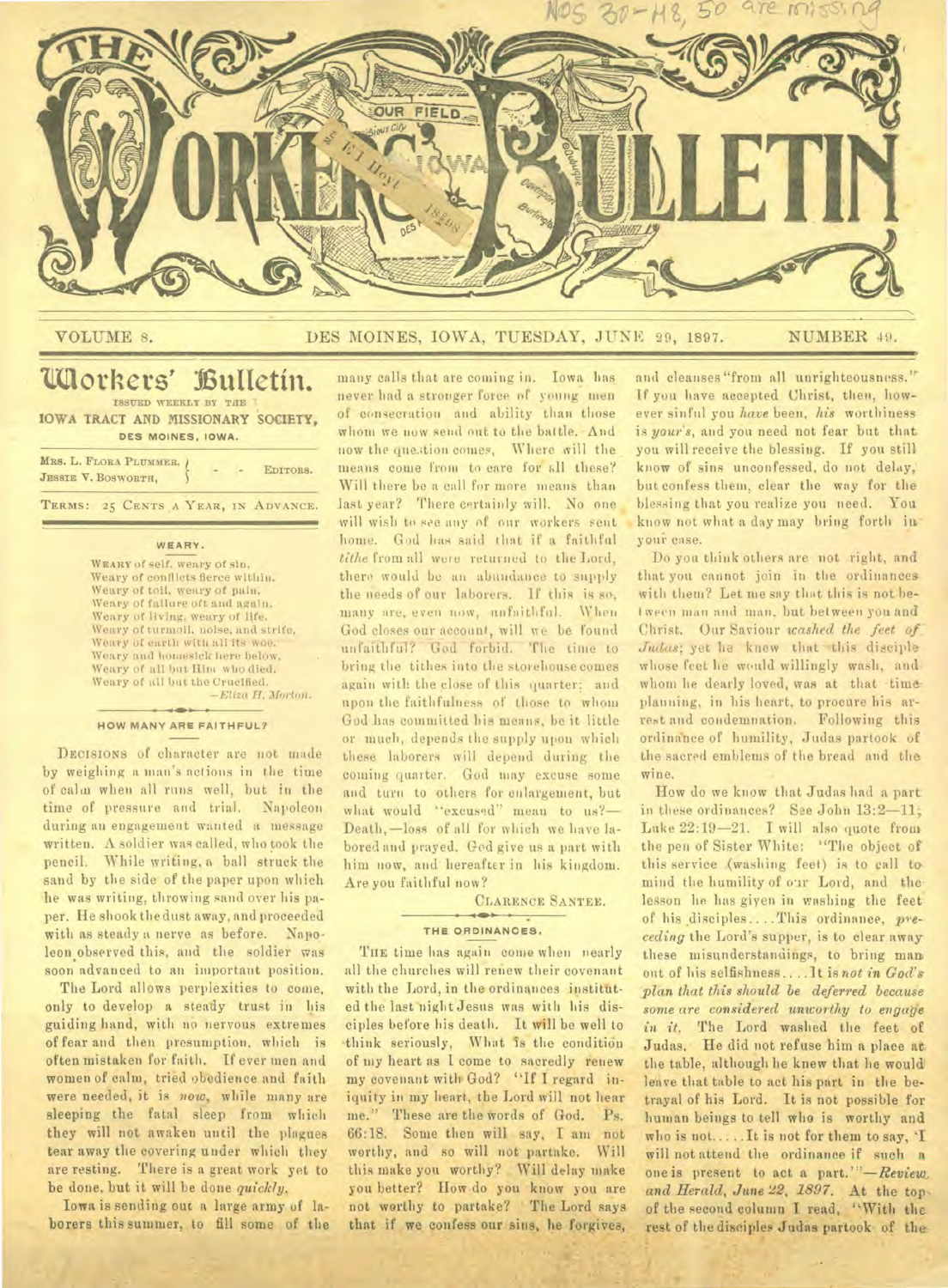bread and wine symbolizing the body and -blood of Christ." In these statements we learn that the ordinance of humility came first, the Lord's supper following; and that Judas took part with his Lord in both, which is a most solemn rebuke to him who because he sees wrong in his brother stands aloof. "The servant is not greater than his Lord."

May the Lord bless this quarterly occasion to the good of every dear brother and sister. Accept the injunction, "Let a man examine himself;" and while examining ourselves, remember that it is only to confess, and Christ will take away all sin. Then indeed we can eat and drink xvorthily of the Son of God.

# CLARENCE SANTEE.

#### $-100 - 1$ **TRY THIS WAY.**

As I sat musing a few moments ago, the thought occured to me that our Iowa brethren and sisters would rejoice to know of the way the Lord is blessing us who are connected with the Sanitarium. Access to nearly two hundred families has been gained here in the city this past winter, by carrying food to the poor, and showing an interest in their temporal welfare. Now about twenty-five or thirty cottage meetings are held among these families. Their doors are all open; for they believe we are really interested in them. About one hundred of the helpers do something in this line every week. Food and clothing are still provided when necessary. Dear brethren, is not this the "loud cry," when the word of the Lord is talked from house to house? Some have had wonderful experiences, and many are filled with rejoicing, while the work is only begun. Try this way of reaching the. dear ones for whom Christ died. You will accomplish much, and your own souls will be watered from heaven. Rev. 22:20.

LEONE MONNING. *Battle Creek, Mich., June 22.* 

#### **- Mr • FROM MATABELELAND. AFRICA.**

WE have had the privilege of reading a letter from Dr. A. S. Carmichael, written to his mother, May 15, from which we extract briefly for the benefit of the BULLE-TIN readers:—

"Last week Ben. Tripp, Anderson, Burton, and myself made a trip to the Druillard farm (a farm that was donated to the mission by Bro. Druillard) about fifteen miles north-west from here. We found on it a number of deserted native villages, but not a living soul was to be seen. The surrounding country was quite level. At some distance from there we found a family living in their field of grain to watch it, and on our way back we passed sever-

al other families living in the same way. But very little grain was growing. Their principle crop consisted of armijodas, a species of melon. They dry them in the sun, and then cook them. They also dry the seeds and grind them for meal. There was a remarkable scarcity of grain, and the natives will evidently be in a starving condition the coming year. There were not many children among them, and they have likely perished from hunger. Whole villages have perished in this way, not one of the inhabitants escaping. Our crops are short this year, as we had no plow during the croping season. All we planted had to be put in with hoe, and then the season was a dry one. Near my house is a wet piece of land, and from this we are securing quite an abundant supply of vegetables; such as, squash, tomatoes, lettuce, and ground cherries or cape gooseberries. In a few days we will have roasting ears. On such land we can have a succession of crops all the year round."

THE plan of selling the papers from house to house is proving to be a good one, and their use in reading racks, and in connection with missionary correspondence, should not be neglected. One of the representatives of the International Tract Society while on a recent journey, saw several passengers take back copies of the *Signs* from a little rack in a railway station, and read them attentively. But it is so seldom we find these racks. There ought to be hundreds, yes, I was almost going to say thoupands, of them where there is only one. *—Eld. 0. A. Olsen.* 

# FIELD REPORTS.

#### **LIKE A SEED.**

- "A SEED is but a tiny thing; But in its heart it holds A life which grows into the plant, And leaf and flower unfolds. "A word,—it seems a tiny thing; But God can bless it so, That it may fall in many a heart.
	- And like a seed may grow."

#### **TYNER.**

JUNE 11-22, I was with the church at Tyner. This church has been greatly reduced in numbers by removals. We were glad to find the few remaining members of this company firm in the truth, and all in harmony. Seven meetings were held, we trust with good results. The attendance was good considering the busy time of year. May the Lord bless this little company, and may they continue to hold up the standard of truth. I go from here to Nevada and Radcliffe.

W. B. EVERHART.

**DUNLAP.** 

WE began meetings at this place Thursday, June 10, with a fair attendance. The Mormons a few days later pitched their tent near us on the same ground, and began meetings. They have made quite an effort to draw away the people after them. Notwithstanding the attractions and counter attractions our attendance is quite good. We find this place not free from prejudice, but we are "keeping practical truths before the people." Nothing but the manner of Christ's teaching and his way will attract wen to-day. How thankful we ought to be that Jesus is our example. Pray for the work and workers here. J., F. STARR.

W. L. BLACK.

## **WHAT ONE IS DOING.**

ONE of our isolated Sabbath-keepers, Bre. P. W. Atkinson, of Laurens, Pocahontas Co., writes: "This spring I have been spending Friday afternoons doing tract and missionary work around town. I have nearly completed the work in one half of the town, and have commenced in the other half. In the part I have gone over there is considerable interest to hear more of the truth. I think here would be an excellent place for a series of meetings. The Lord has blessed me very much in this work. It will take me about eight weeks to finish the distribution of tracts. May the Lord's blessing continue to abide in the work," How the message would speed through the towns and villages and over theprairies of Iowa, if all the Sabbathkeeper in the State would work diligently one half a day each week to enlighten those about them.

# OBITUARY.

JONES.—Died June 6, 1697, at the home of her **in** Nelson Dorrance, Naomi J. Jones, in her 89th year.

She. embraced the truth under the teaching of Moses Hull and Bro. Cornell at the tent meetings held at Dayton about 1858. She was one of the charter members of the Pilot Grove church, and remained a faithful member until the church was broken up by removals. About that time she became so afflicted as to be confined to her bed, and for ten years was almost helpless. Through all her affliction she was resigned, never murmuring. Her mind was very clear, and she took much comfort in studying the Bible, and the *Review,* etc. She read the *Review* issued just a few days before her death. fell asleep very quietly, and we laid her to rest until the Lifegiver comes. There was a large attendance of sympathizing friends at the funeral, which was conducted by V. Hites, a Baptist minister.

T. P. AND T. A. MCREYNOLDS.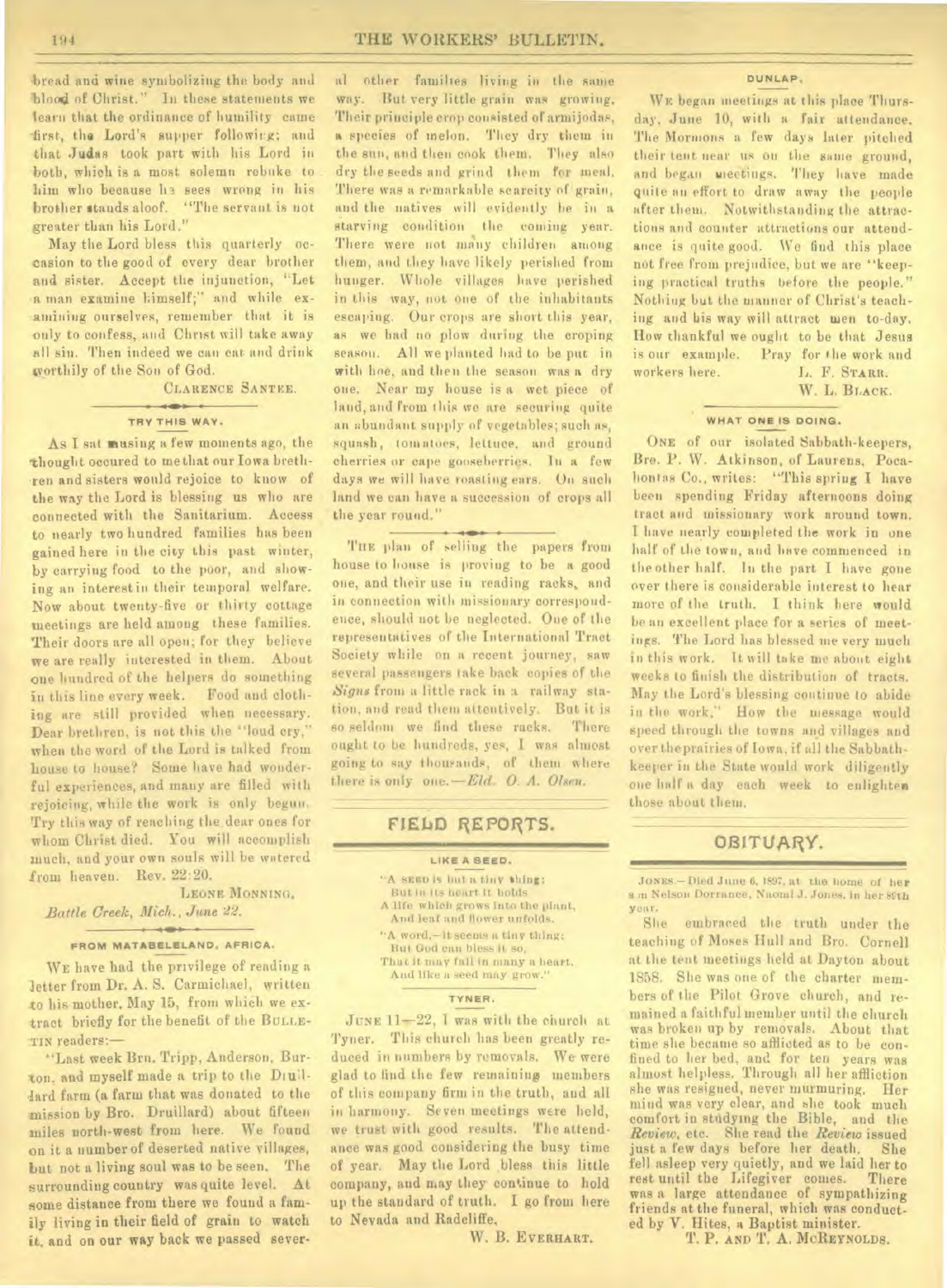#### **IMPROVE YOUR OPPORTUNITIES.**

"Buy sanctify the Lord God in your hearts: and be ready always" to improve every opportunity. **1** Pet. 3:15; *Home Missionary, June, 1894.* While it is true that the canvasser should not "allow him- -self to be diverted from his work, but should intelligently keep to the point with all diligence," yet opportunities will arise, which if judiciously improved, will reap a rich reward in the day when God shall reckon with his stewards. "If the canvasser walks with God, if he prays for heavenly wisdom that he may do good, and only good in his labor, he will be quick to discern his opportunity, and the need of souls with whom he comes in con*tact."-Home Missionary, June, 1894.* A sacred responsibility rests upon the one who takes up the cross of Christ, Says Jesus: "As thou hast sent me into the world, *even so* have Isent them into tho world." John 17:18. Jesus came to do "the will of Him that sent him" (John S:38), to be a light in the world. John 42:46. As God sent Jesus to be a light in the world, so Jesus has sent us to be lights in the world. "'The love of Jesus in the soul will lead the canvasser to feel it a privilege to diffuse light. He will plan, study, and pray over the matter."-*Test. 32, p. 159.* 

We should not have our interest centered upon the book we are handling only, but should feel an interest in the books that have before been placed in the hands Of the people, and against which there may be prejudice because some one has told them that they are Adventist books, and teach nothing but Adventism.

Not long ago, after giving a lady a careful outline of my book, "Great Controversy," I proceeded to obtain her order. The excuse was that she had bought five books not long before, and would have to cut down on the book question for awhile I said, "You haven't any good books you are sorry you have invested in, have you?" "No," was the reply. She then continued, "Well I have one I do not think a great deal of; it is an Advent book." "May I see the book please?" I inquired, telling her that perhaps we could make a trade, that I did that sometimes, if I found a book that suited me. She showed me the five books, which were all large and contained well selected literature, and then handed me the "Advent book," I looked at the title and road, "Bible Readings for the Home Circle." "The title indicates a good character," I said. Turning the leaves of .the book **I spoke of** some of the chapters

THE BOOK WORK. Which I thought might draw her attention. THE SABBATH SCHOOL. She then called her husband. Handing the "Bible Readings" to her, I called his attention to the book I was representing, while she began to examine the "Bible Readings." After about ten minutes had elapsed, she said to her husband, calling Lim by name, "I believe we had better read this book. There are some excellent things in it that I did not know were there." Turning to me she said, "We have never read the book." Her husband continued by saying, "Our neighbors told us it was an Advent book, and did not teach anything but Adventism, so we have not read any iu it." Although I did not procure their order, I left them interested in the book they already had, which contains gems of truth for this time. could mention other circumstances of the same nature. The prayer of your coworker and servant for Christ's sake, is that the God of truth may guide us all in improving our opportunities.

H. B. TILDEN...

#### **CANVASSINa REPORT FOR WEEK ENDING JUNE 18.1897.**

| GREAT CONTROVERSY.                                          |                  |                |  |
|-------------------------------------------------------------|------------------|----------------|--|
|                                                             | Hrs. Ord.        | Val.           |  |
| W. L. Manfull, Indianola  38                                | 11               | \$27.75        |  |
| H. B. Tilden, Afton18                                       | $\overline{0}$   |                |  |
| F. F. Johnson. Osceola.  33                                 | $\mathbf{1}$     | 2.25           |  |
| PROPHECIES OF JESUS.                                        |                  |                |  |
| Burton Church, Fontanelle 38                                |                  |                |  |
| John Mitcheltree.<br>117                                    | ă                | 88.00          |  |
| J. N. Cross, Bethlehem45                                    | 8                | 15.00          |  |
| A. J. Strite, Indianola 39                                  | $\overline{5}$   | 10.25          |  |
| R. K. Emmons, Bentonsport 3                                 | $\overline{7}$   | 12,25          |  |
| $ y_k$<br>Daniel Johnson,                                   | 5                | 8.75           |  |
| 45                                                          | 11               | 19.25          |  |
|                                                             | 17               | 29,00          |  |
| H. G. Miller, Bladensburg51                                 | 6                | 11.00          |  |
| A, V. Rhoads,<br>32                                         | ä.               | 5.25           |  |
|                                                             | $\overline{2}$   | 3.50           |  |
| Fred Bunnell, "<br>28                                       | $\overline{7}$   | 14.25          |  |
| Carl Rasmussen, Alexander38                                 | 8                | 5.25           |  |
| Chris, Wildfang, Osceola26                                  | $\overline{2}$   | 3.50           |  |
| Cathinka Henricksen, Atlantic 19<br>Christina Henricksen. " | $\overline{5}$   | 8.75           |  |
| 19                                                          | $\mathbf{I}$     | 1.75           |  |
| C. H. Miller. Hawleyville 18                                | $\mathbf{1}$     | 1.75           |  |
| *Christian Hornung, Waukon72                                | $\tilde{\kappa}$ | 19.00          |  |
| TWO REPUBLICS.                                              |                  |                |  |
| D. M. Traill, Boone 36                                      | $\mathbf{1}$     | \$1.85         |  |
| BIBLE READINGS.                                             |                  |                |  |
| *W. D. Kinney, Farragut 85                                  | 26 <sub>2</sub>  | 863.50         |  |
| <b>CHRIST OUR SAVIOUR.</b>                                  |                  |                |  |
|                                                             |                  |                |  |
| Mary Haskell, Grinnell16                                    | $\mathbf{X}$     | 患2.00          |  |
| Minnie T. Johnson, Davenport, 16                            | $\mathbf{y}$     | 6.00           |  |
| Susan Haskell, Ft. Madison 18                               | 10 <sup>1</sup>  | 5.95           |  |
| $-144$<br>Lulu French.<br>17                                | 14               | 8.85           |  |
| Mamie Beaman, Knoxville                                     | 9                | 5,30           |  |
| M. C. Nelson, Kelley                                        | 10 <sup>10</sup> | 5.00           |  |
| LADIES' GUIDE.                                              |                  |                |  |
| Mrs. Mary Rhoads, Sutherland, 29                            | $\mathbf{a}$     | \$9.00         |  |
| DELIVERIES.                                                 |                  |                |  |
|                                                             |                  |                |  |
| Books, Value, Lost,                                         |                  |                |  |
|                                                             | 46.25            |                |  |
| Chas. Murray 8                                              | 14.00            | $\overline{2}$ |  |
| Lewis Hilliard  1                                           | 1.75             |                |  |
| SUMMARY.                                                    |                  |                |  |
|                                                             |                  | 30             |  |
| $44 - 34$                                                   |                  | 192            |  |
|                                                             |                  |                |  |
|                                                             |                  |                |  |

" " helps sold 177.50 Total value \$391.45 Value of deliveries .. ............... ........ \$62.00 \*Two week\*.

#### **A QUESTION.**

*Question.-Is* it not just as proper to use the donations of one Sabbath for the Dorcas Society, when in harmony with the wish of the school, as to use the Sabbath school donations for the Haskell Home or Endowed Bed Fund?

*Answer.-We* think not. It has been thought best to use the Sabbath school donations for but two purposes, -the one to supply the running expenses of the school when not provided for in other ways; the other to be given for mission work, in harmony with the recommendation of the International Sabbath School Association. For several years all our churckee and companies have contributed twice a year to the maintenance **of the**  Haskell Home. It was recommended that the Sabbath school donations,on these **days,**  be used for the same purpose, as *all* **were**  so deeply interested in this branch **of missionary** work, **and a large donation was desired,** to care for the children at the Home. So when we give these two donations for this purpose, we are in harmony with the recommendation of our International Association. Of course, the school has the privilege of deciding how the contributions shall be used, but we think it best always to be in harmony with the parent Association, and also the other State Associations. We believe it would be better to take a separate collection for any other purpose than those given above, thus avoiding any confusion. The mem hers of the school should always understand for what purpose they give their means.

HARRY D. AUSTIN, WHITING: "Today is my birthday; and as I am eleven years old, I send eleven cents as an offering for the colored children in the South. I also send birthday offerings for papa **and mamma. I** hope these offerings will do much good. I take the *Instructor,* **and learn** a great deal from it."

LYDIA SACORA, OXFORD JUNCTION: "I often wonder why all cannot keep the same and the right Sabbath. I hope that God will help in the work of telling the people about the true Sabbath. I enclose 13 cents for the colored children, as I am twelve years old. The one cent is to grow on."

QUARTERLY report blanks have been sent to all the secretaries. If any fail to receive them, please write at once to the State Secretary, Mrs. Flora Dorcas, 716 E **Maple St. We hope to hear from every school promptly this quarter.**